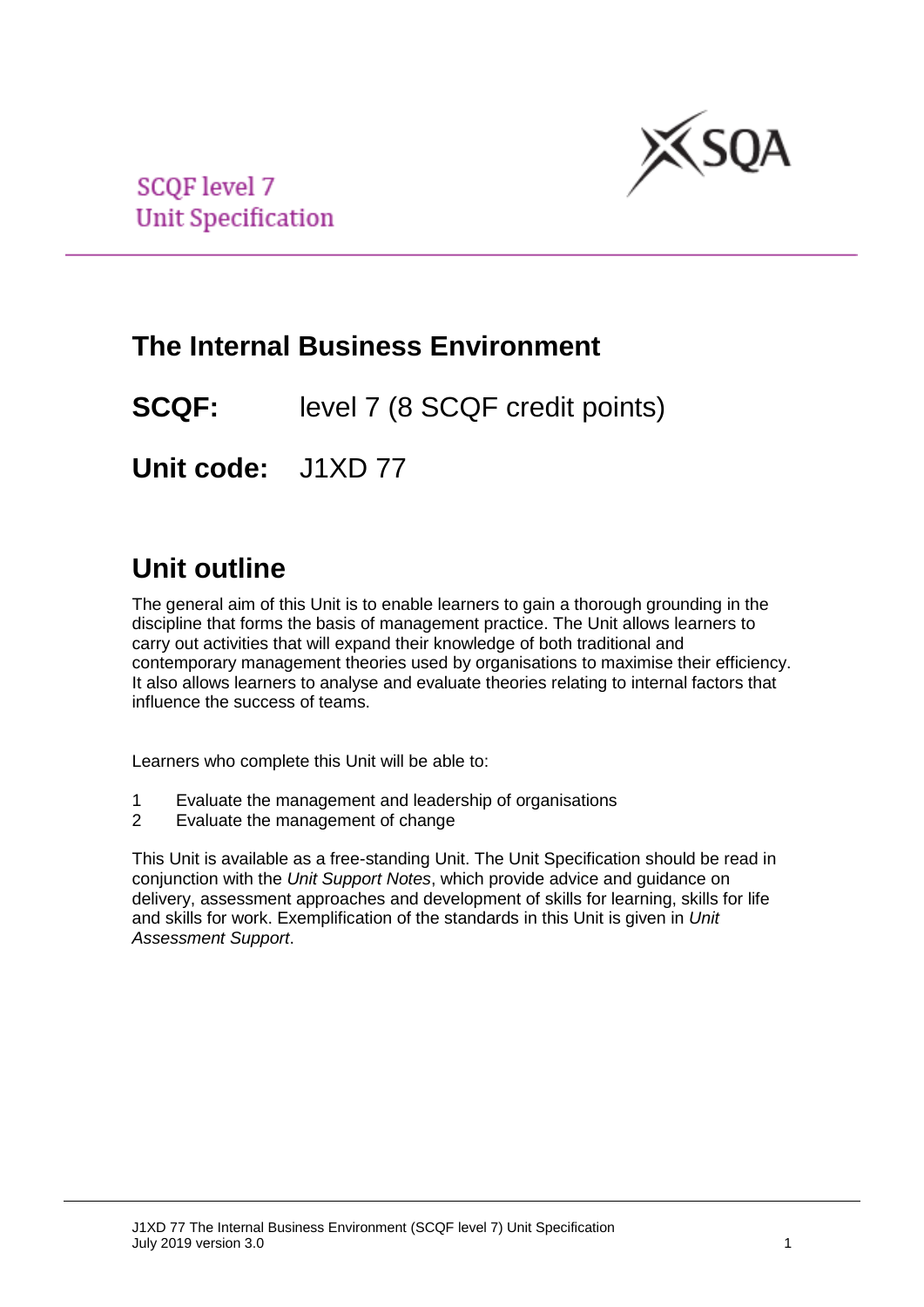## **Recommended entry**

Entry to this Unit is at the discretion of the centre. However, learners would normally be expected to have attained the skills, knowledge and understanding required by one or more of the following or equivalent qualifications and/or experience:

◆ Higher Business Management Course or relevant Units

### **Equality and inclusion**

This Unit Specification has been designed to ensure that there are no unnecessary barriers to learning or assessment. The individual needs of learners should be taken into account when planning learning experiences, selecting assessment methods or considering alternative evidence. For further information, please refer to the *Unit Support Notes.*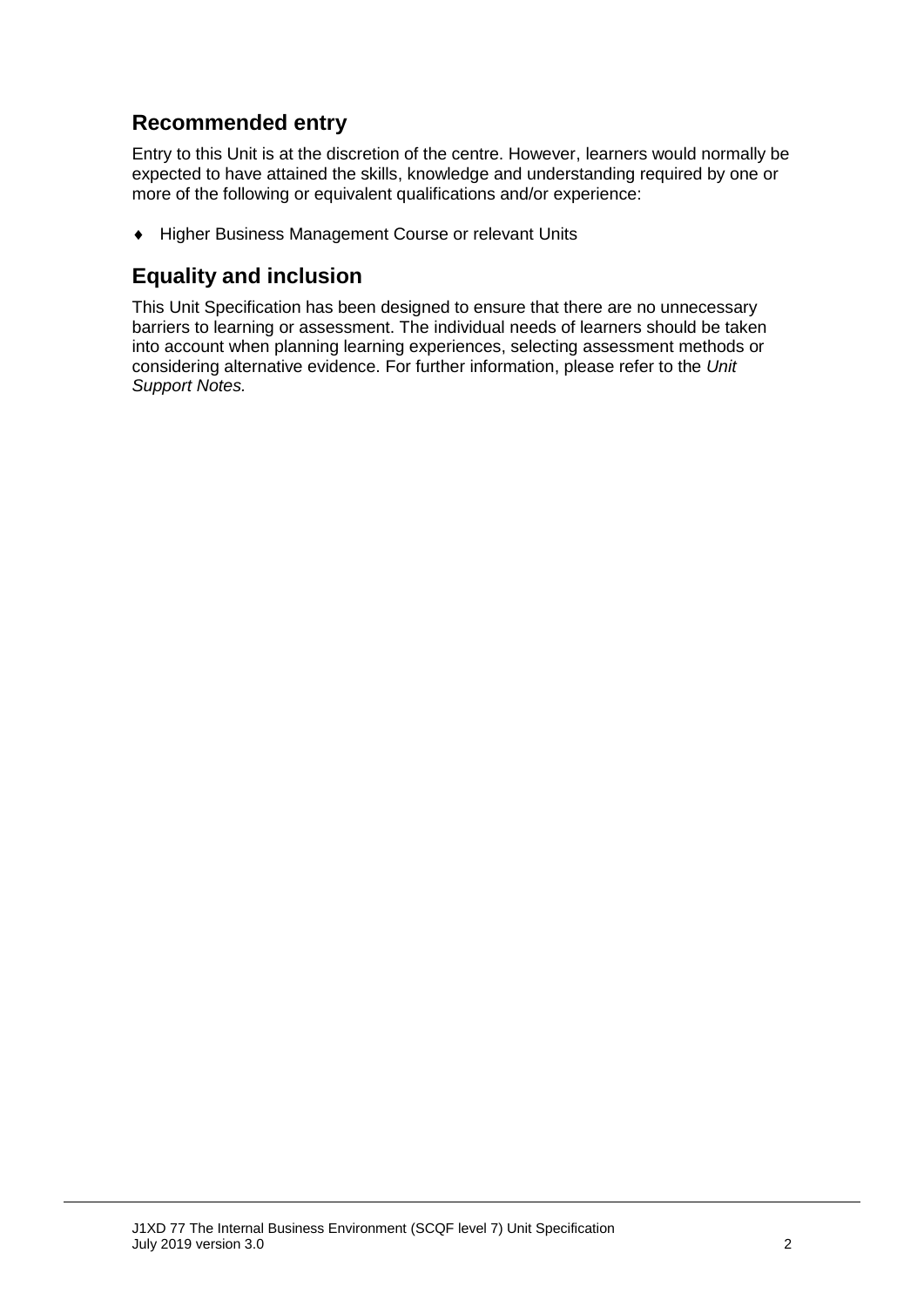# **Standards**

## **Outcomes and assessment standards**

### **Outcome 1**

The learner will:

- **1 Evaluate the management and leadership of organisations by:**
- 1.1 Analysing an approach to management
- 1.2 Explaining the features of effective leadership
- 1.3 Analysing how characteristics of a team can affect its success

## **Outcome 2**

The learner will:

### **2 Evaluate the management of change by:**

- 2.1 Explaining the stages of a change process
- 2.2 Evaluating methods of managing change

## **Evidence requirements for the Unit**

Assessors should use their professional judgement, subject knowledge and experience, and understanding of their learners, to determine the most appropriate ways to generate evidence and the conditions and contexts in which they are used.

Evidence can be drawn from a variety of sources and presented in a variety of formats including short or extended written responses and/or recorded oral evidence.

Evidence may be presented for individual Outcomes or it may be gathered for the Unit as a whole through combining assessment in one single activity. If the latter approach is used, it must be clear how the evidence covers each Outcome.

Exemplification of assessment is provided in *Unit Assessment Support*. Advice and guidance on possible approaches to assessment is provided in the *Unit Support Notes.*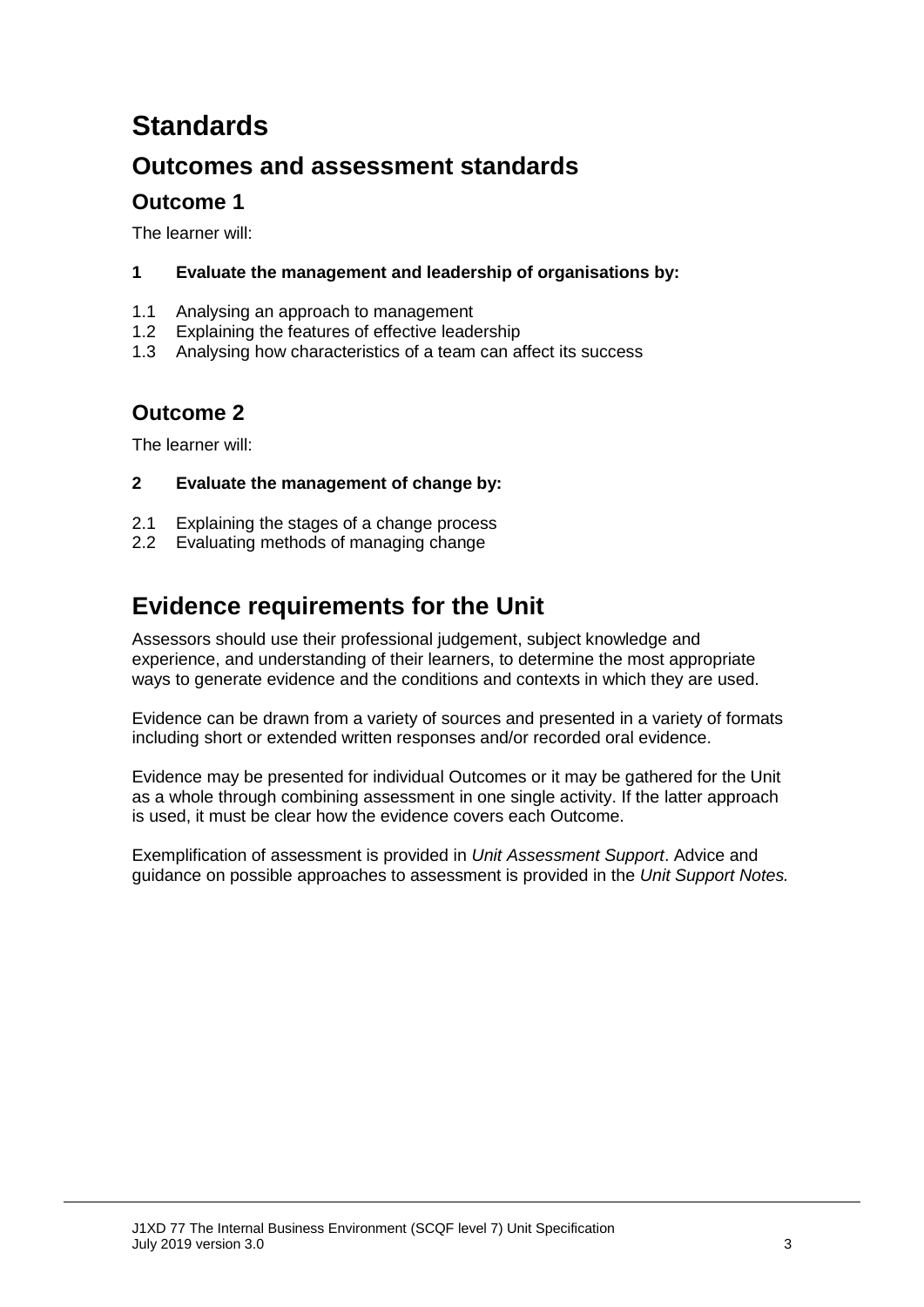## **Development of skills for learning, skills for life and skills for work**

It is expected that learners will develop broad, generic skills through this Unit. The skills that learners will be expected to improve on and develop through the Unit are based on SQA's *Skills Framework: Skills for Learning, Skills for Life and Skills for Work* and drawn from the main skills areas listed below. These must be built into the Unit where there are appropriate opportunities.

#### **1 Literacy**

1.2 Writing

### **2 Numeracy**

2.3 Information handling

#### **4 Employability, enterprise and citizenship**

- 4.1 Employability
- 4.4 Enterprise

#### **5 Thinking skills**

- 5.3 Applying
- 5.4 Analysing and evaluating

Amplification of these is given in SQA's *Skills Framework: Skills for Learning, Skills for Life and Skills for Work.* The level of these skills should be at the same SCQF level as the Unit and be consistent with the SCQF level descriptor. Further information on building in skills for learning, skills for life and skills for work is given in the *Unit Support Notes.*